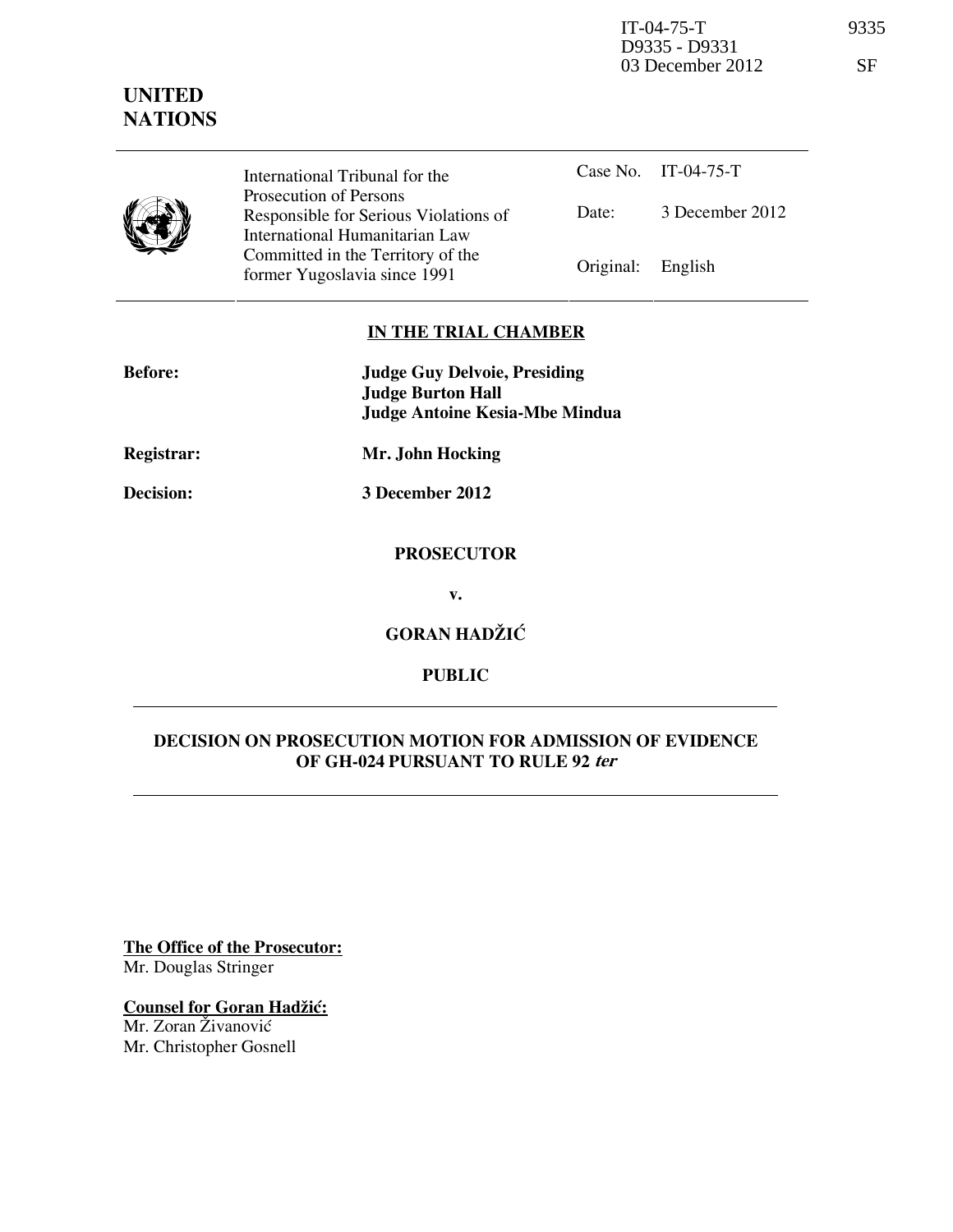1. **THIS TRIAL CHAMBER** of the International Tribunal for the Prosecution of Persons Responsible for Serious Violations of International Humanitarian Law Committed in the Territory of the former Yugoslavia since 1991 ("Tribunal") is seised of the "Prosecution Motion for Admission of Evidence Pursuant to Rule 92 *ter* (GH-024)", filed confidentially with a confidential annex on 13 November 2012 ("Motion"). The Defence confidentially filed its "Response to Prosecution Motion for Admission of Evidence Pursuant to Rule 92 *ter* (GH-024)" on 27 November 2012 ("Response"). On 29 November 2012, the Prosecution confidentially filed its "Prosecution Request for Leave to Reply and Reply to Response to Prosecution Motion for Admission of Evidence Pursuant to Rule 92 *ter* (GH-024)" ("Reply").

#### **A. Submissions**

2. In the Motion, the Prosecution requests the admission of the evidence of GH-024 pursuant to Rule 92 *ter* of the Rules of Procedure and Evidence of the Tribunal ("Rules"), arguing that the evidence is relevant and probative to the charges in this case and meets the requirements for admission under this Rule.<sup>1</sup> The Prosecution submits that admitting the evidence in this manner will enable it to present its case-in-chief in an efficient and expeditious manner, without compromising the fairness of the proceedings.<sup>2</sup> In accordance with the protective measures in effect for GH-024, the Prosecution requests that the Rule 92 *ter* statement be admitted under seal.<sup>3</sup> The Prosecution further requests the admission of 12 associated exhibits that, in its view, form an integral and inseparable part of GH-024's tendered Rule 92 *ter* statement.<sup>4</sup> The Prosecution requests that five of these associated exhibits be admitted under seal. $5$ 

3. The Defence submits that paragraphs 170 to 220 of GH-024's statement describing events occurring after August 1994 are irrelevant to the Indictment.<sup>6</sup> The Defence thereby opposes the admission of these paragraphs of GH-024's statement and the five associated exhibits relating to those paragraphs.<sup>7</sup>

4. The Prosecution replies that it will not tender paragraphs 170 to 220 of the witness's statement and their corresponding documents (Rule 65 *ter* numbers 02960, 05656, 05513, 05660, and 05665).<sup>8</sup> However, the Prosecution expresses its position that not all the information therein is

 $\overline{a}$ 

<sup>1</sup> Motion, paras 1, 4, 6.

<sup>2</sup> Motion, para. 1.

<sup>3</sup> Motion, para. 10. 4

Motion, paras 2, 9, 10.

<sup>5</sup> Motion, para. 10; *see* Motion, confidential Annex A, p. 4.

<sup>6</sup> Response, para. 1.

<sup>7</sup> Response, paras 1-2 (Rule 65 *ter* numbers 02960, 05656, 05513, 05660, and 05665).

<sup>8</sup> Reply, para. 2.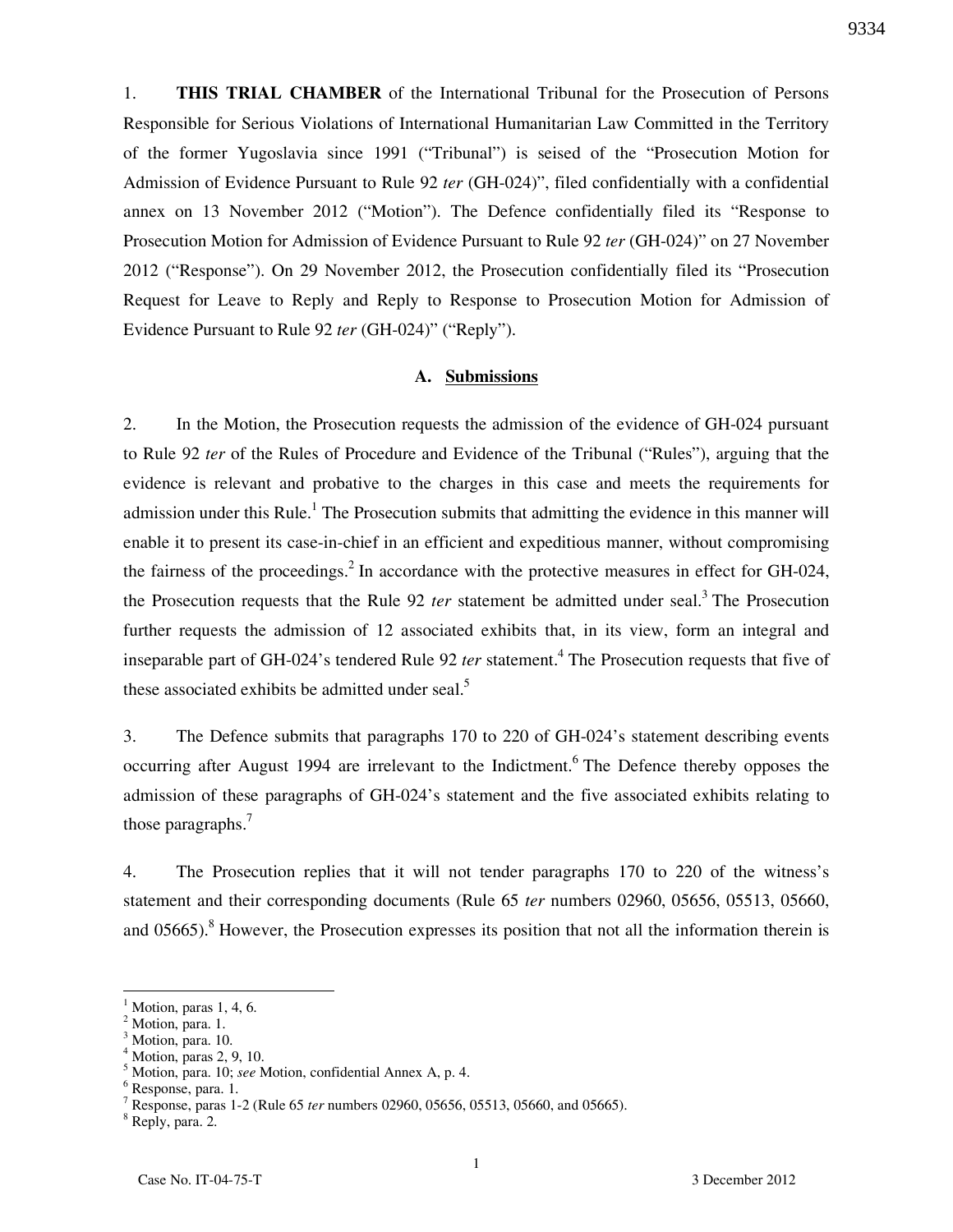irrelevant and informs that Chamber and the Defence that it may seek to lead certain portions during the witness's oral testimony. $9$ 

#### **B. Applicable Law**

5. The main objective of Rule 92 *ter*—entitled "Other Admission of Written Statements and Transcripts"—is to ensure an effective and expeditious trial, while simultaneously ensuring and respecting the rights of the accused. The jurisprudence of the Tribunal has applied the Rule as permitting, by necessary inference,  $^{10}$  the admission of exhibits where they accompany written statements or transcripts and form an "inseparable and indispensable" part of the evidence.<sup>11</sup> In order to satisfy this requirement, the document must be one without which the witness's testimony would become incomprehensible or of lesser probative value.<sup>12</sup> Moreover, the evidence sought to be admitted, whether a written statement or a transcript of oral testimony, must fulfil the general requirements of admissibility of Rule 89(C): the proposed evidence must be relevant and have probative value. $^{13}$ 

### **C. Discussion**

6. GH-024's proposed Rule 92 *ter* statement contains information about (a) alleged events in Dalj, Erdut, Borovo Selo, and Lovas as charged in the Indictment; (b) the alleged arming of Serbs in Dalj, Borovo Selo, and other villages; (c) the command structure and activities of military and paramilitary formations; (d) alleged crimes committed by members of the alleged joint criminal enterprise ("JCE") and their subordinates; and (e) Hadžić's alleged interactions with members of the alleged JCE. The Trial Chamber notes that the Prosecution no longer wishes to tender, pursuant to Rule 92 *ter*, paragraphs 170 to 220 and the corresponding documents (Rule 65 *ter* numbers 02960, 05656, 00513, 05660, and 05665). The Trial Chamber finds that the remainder of the

 $\overline{a}$ 

<sup>&</sup>lt;sup>9</sup> Reply, para. 3.

<sup>&</sup>lt;sup>10</sup> Prosecutor v. Stanišić and Župljanin, Case No. IT-08-91-T, Decision on Prosecution's Motions for Admission of Evidence Pursuant to Rule 92 *ter* (ST012 and ST019), 29 September 2009 (confidential) ("*Stanišić and Župljanin* Decision"), para. 18; *Prosecutor v. Prlić et al.*, Case No. IT-04-74-T, Decision on the Application of Rule 92 *ter* of the Rules, 25 June 2007, p. 2; *Prosecutor v. Delić*, Case No. IT-04-83-T, Decision on Prosecution Motion to Admit Written Witness Statements under Rule 92 *ter*, 27 September 2007, para. 10.

<sup>&</sup>lt;sup>11</sup> Stanišić and Župljanin Decision, para. 18; Prosecutor v. Lukić and Lukić, Case No. IT-98-32/1-T, Decision on Confidential Prosecution Motion for the Admission of Prior Testimony with Associated Exhibits and Written Statements of Witnesses Pursuant to Rule 92 *ter*, 9 July 2008 ("Lukić and Lukić Decision"), para. 15; *Prosecutor v. Ljubičić*, Case No. IT-00-41-PT, Decision on Prosecution's Motion for Admission of Transcripts Pursuant to Rule 92 *bis* (D) of the Rules, 23 January 2004, p. 3; *Prosecutor v. Đorđević*, Case No. IT-05-87/1-T, Decision on Prosecution's Motion for Admission of Evidence Pursuant to Rule 92 *ter*, 10 February 2009 ("*Đorđević* Decision"), para. 5.

<sup>&</sup>lt;sup>12</sup> Stanišić and Župlianin Decision, para. 18; Lukić and Lukić Decision, para. 15; Prosecutor v. Stanišić and Simatović, Case No. IT-03-69-T, Decision on Prosecution's Motion for the Admission of Written Evidence of Witness Slobodan Lazarevi} Pursuant to Rule 92 *ter* with Confidential Annex, 16 May 2008, para. 19; *Prosecutor v. Haraqija and Morina*, Case No. IT-04-84-R77.4, Decision on Prosecution Motion for Admission of Evidence Pursuant to Rule 92 *bis* and/or 92 *ter*, 2 September 2008 ("*Haraqija and Morina* Decision"), para. 12; *Đorđević* Decision, para. 5.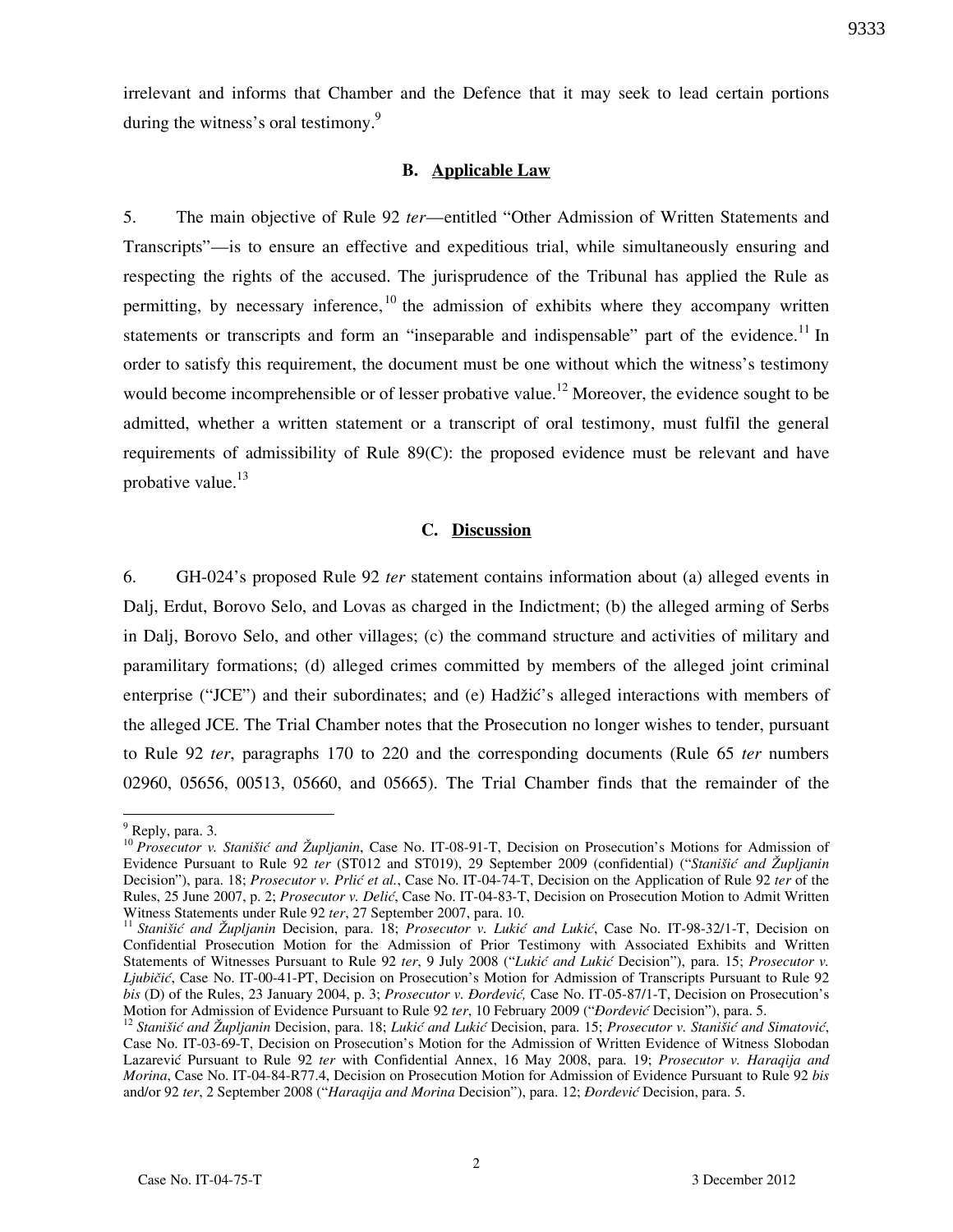statement and associated exhibits are relevant, have probative value, and are appropriate for admission pursuant to Rules 89(C) and 92 *ter*.

7. In the event that the Prosecution seeks to lead evidence from the witness in relation to the information in paragraphs 170 to 220 of the statement or the corresponding documents (Rule 65 *ter* numbers 02960, 05656, 00513, 05660, and 05665), the Defence may object at the relevant time.

#### **D. Disposition**

8. Accordingly, the Trial Chamber, pursuant to Rules 54, 89(C), and 92 *ter* of the Rules, hereby

- (a) **DECIDES** that the evidence of GH-024—excluding paragraphs 170 to 220 of the statement and corresponding Rule 65 *ter* numbers 02960, 05656, 00513, 05660, and 05665—is appropriate for admission into evidence at this time;
- (b) **INFORMS** the parties that the Trial Chamber will make a final decision on whether to admit the evidence, if the conditions set forth in Rule 92 *ter* have been fulfilled, when the witness gives evidence in these proceedings;
- (c) **ORDERS** the Prosecution to prepare and then tender the Rule 92 *ter* statement of the witness without paragraphs 170 to 220; and

 $\overline{a}$ 

<sup>&</sup>lt;sup>13</sup> Stanišić and Župljanin Decision, para. 19; Lukić and Lukić Decision, para. 20; *Đorđević* Decision, para. 6; *Haraqija*